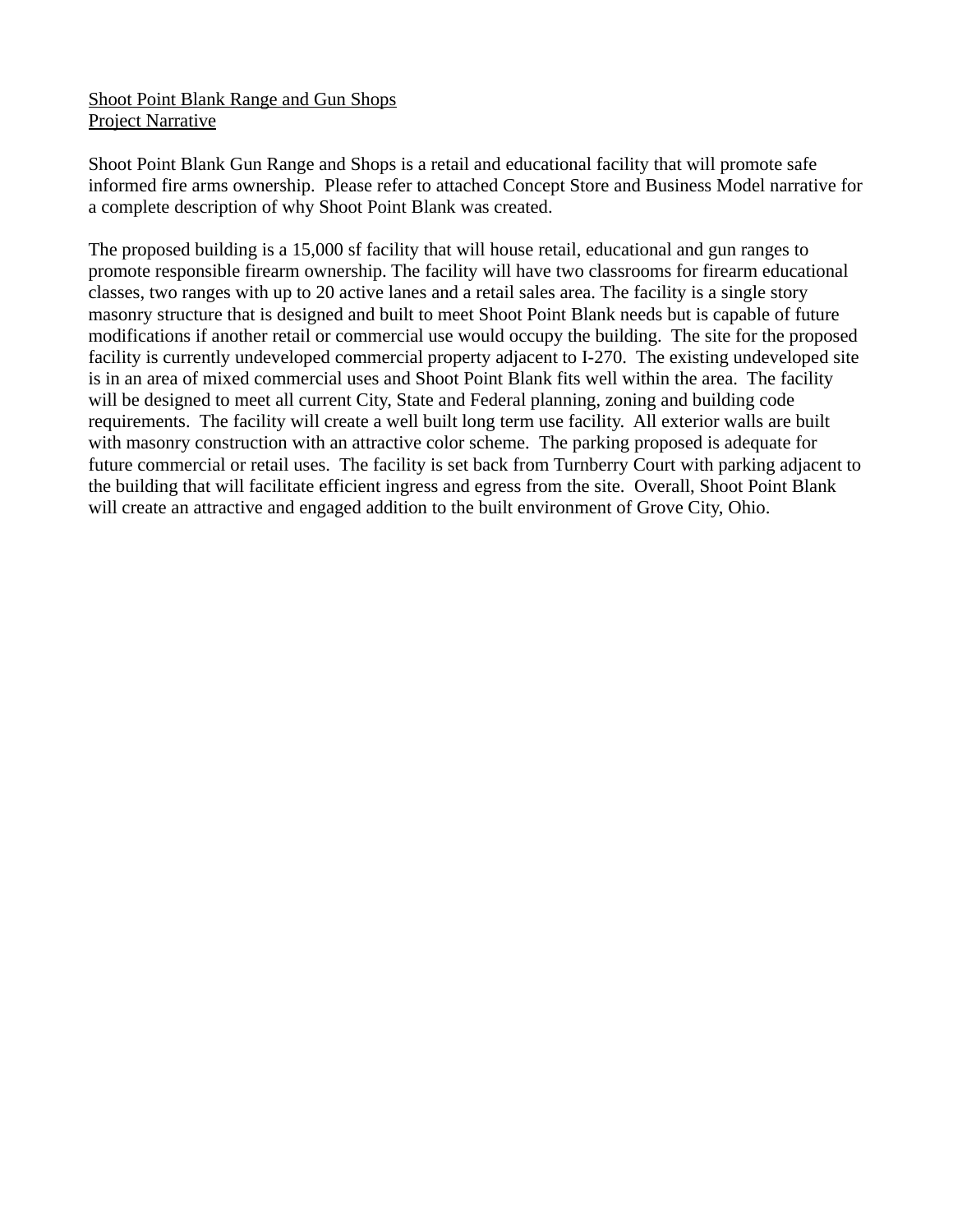## Point Blank Range & GunShop Concept and Store Business Model

Point Blank Range & Gun Shop is a company out of Cincinnati, Ohio that currently owns and operates 14 stores. Those locations are in Ohio, Kentucky, Indiana, Illinois, Tennessee and Texas. Business hours are M-F 10AM-9PM, Saturday 8AM-9PM and Sunday10AM-8PM.

Our facilities are well maintained, clean and well lit. They are designed and operated with safety in mind. The customer base is a good mix of first time and experienced shooters. Our mission is to "promote responsible firearm ownership and usage through an engaged, honest and knowledgeable team effort". This Mission Statement allows our concept to demystify the firearm purchase and shooting experience.

Our business model is a 15,000 square foot single story building that is typically located on the periphery of major retail corridors. The building is designed according to modern retail standards and is a great addition and activity to communities we serve. The parking needs are a minimum of 85 spaces. The interior space is broken down into about 9,000 SF of indoor, climate controlled, range area containing 20 lanes divided into two bays of 10 lanes each. The retail floor area is 3,000 SF and the remainder is receiving, classrooms, office and staging and storage areas. We do not handle or sell black powder.

Our business model is one that focuses on three profit centers: 1) Education, 2) Indoor Range Rental and 3) Retail Sales. They work synergistically to create a successful model. We subscribe to Best Practices in our daily operation and are proactive with all regulations, maintenance and safety protocols. Point Blank's Main Office and Store Support is based in Cincinnati, Ohio where a full staff of Compliance, Marketing, HR, Inventory Purchasing, Operations and other support personnel function on a daily basis. We are a successful, professional retail chain creating and operating a new concept for almost five years.

The education side of our business is very important in carrying out our Mission Statement for Promoting responsible firearm ownership and usage. All instructors are NRA Certified, and our core classes include the appropriate state's CCW class and basis handgun and other instructional seminars. This serves to educate the customer base and provide them with a baseline of firearm knowledge.

The individual store itself will employ about 35 associates and annual sales are pro formed to be \$4,600,000. Annual payroll is typically \$450,000+-. The real estate investment is approximately \$2,600,000 and the investment in working capital and range equipment is an additional \$1,350,000. The equipment consists of a state of the art HEPA filter ventilation system and AR-500 steel clad shooting booths along with target systems. Point Blank has built a dozen buildings from the ground up and has confidence in their latest design from a safety and customer satisfaction point of view. The range equipment is designed, manufactured and installed by leading national companies like Range Systems out of Minneapolis, MN. Carey's Small Ventilation of Tinley Park, IL designs and installs the ventilation systems. Both companies have a worldwide presence and design & install for the US Military.

We take safety very seriously and have a Range Safety Officer (RSO) on staff and working whenever the ranges are open for business. Every RSO has been through a minimum 8-hour NRA RSO training class. These are taught by NRA instructors in our facilities. We hold RSO classes periodically and no associate can work on the range until they have completed the course. Our shooting range customers must watch a safety video prior to utilizing the range. A range customer must show a valid ID which is recorded and saved. Point Blank does not rent fully automatic weapons. We do not allow bump stocks to be used, nor do we sell them. We do not allow individuals to use fully automatic weapons. The range safety officer has the right to remove individuals exhibiting unsafe practices. Age restrictions on the range are 18 years old to shoot a rifle and 21 for a handgun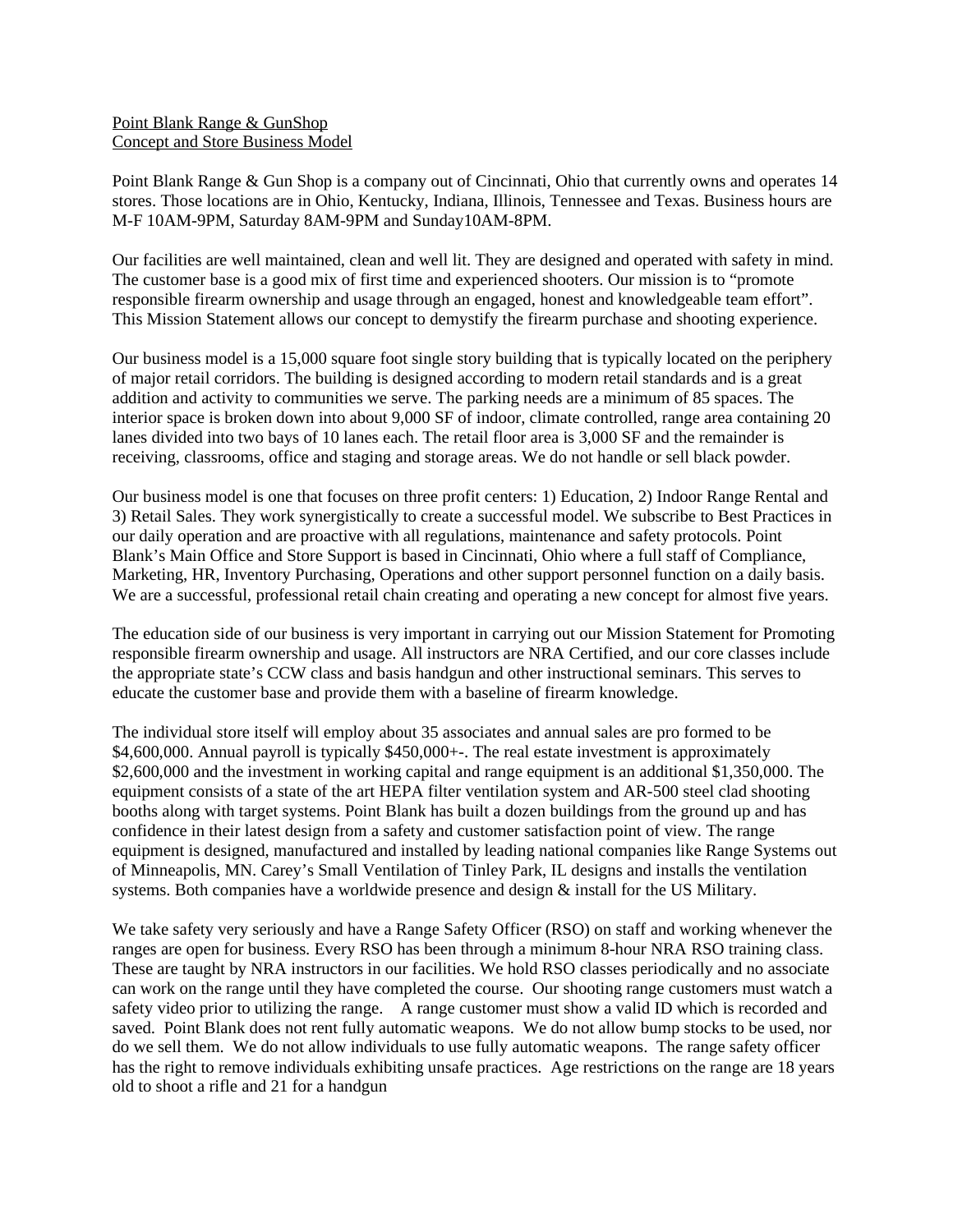Sound is abated using design and material. Any Noise Ordinance specifications will be followed. The design includes solid core exterior walls, solid doors, solid door frames, sound seals on all openings, blown on cellulose insulation on the interior of the range, sound caulking, "K-13", sealant, etc. A person will be able to carry on a normal conversation on our retail floor and noise will be difficult to detect outside.

There are no big trucks delivering daily as we are shipped most of the inventory via UPS or FedEx step vans. The security of the facility consists of 15-20 cameras and 6-9 motion-controlled area. Bollards and roll up security doors are installed at the front entrance and the receiving doors.

Thank you for your consideration,

Kevin Allee Vice President of Real Estate Point Blank Range & Gun Shops